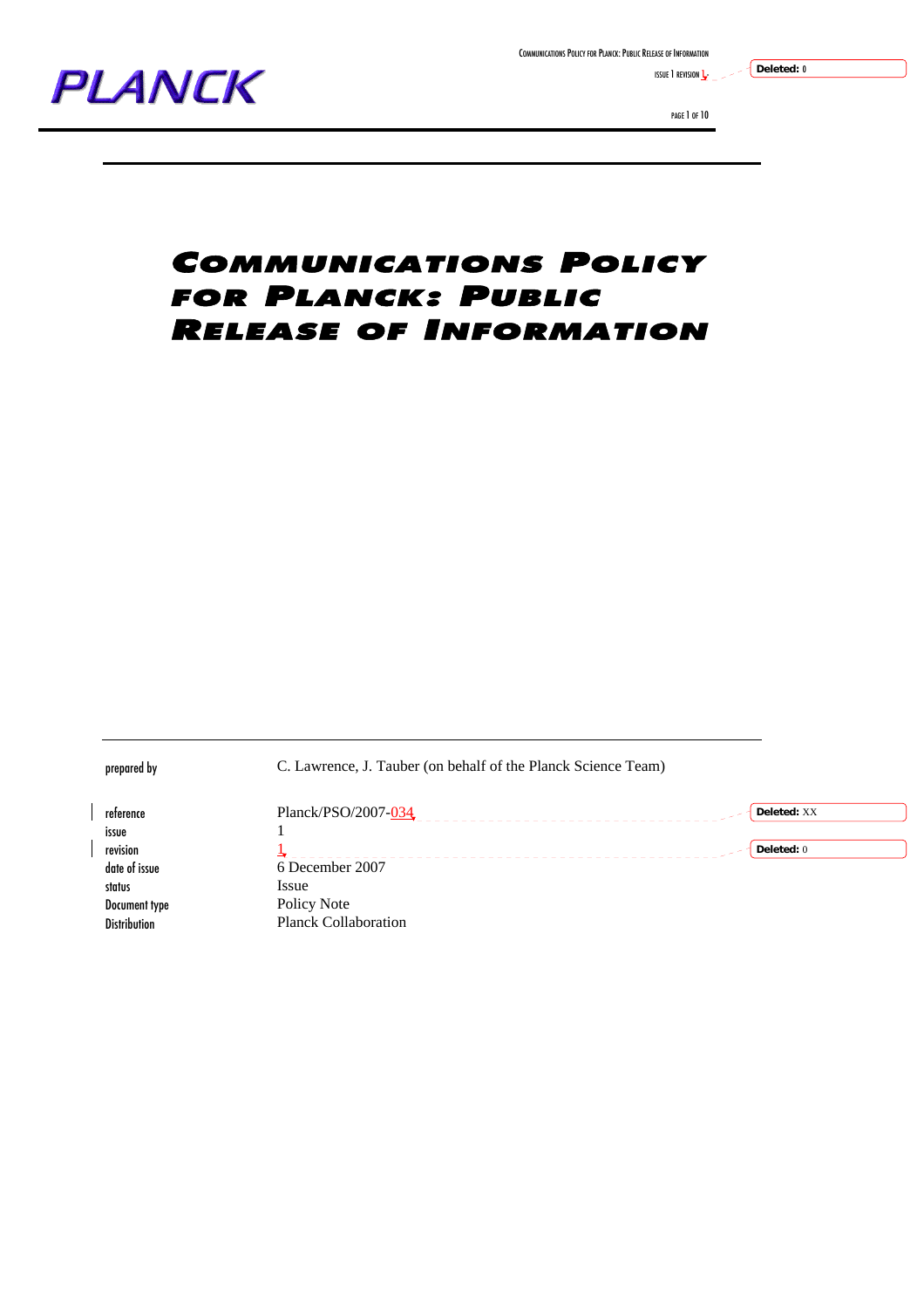

ISSUE 1 REVISION  $L_{-}$  - - - -

**Deleted:** 0

PAGE 2 OF 10

### APPROVAL

| Title             |                            | COMMUNICATIONS POLICY FOR PLANCK: PUBLIC RELEASE   issue | 1<br>REVISION       | Deleted: 0 |
|-------------------|----------------------------|----------------------------------------------------------|---------------------|------------|
|                   |                            | OF INFORMATION                                           |                     |            |
|                   |                            |                                                          |                     |            |
| author            |                            |                                                          | date                |            |
|                   |                            |                                                          |                     |            |
| approved by       | <b>Planck Science Team</b> |                                                          | 30 Nov 2007<br>date |            |
|                   |                            |                                                          |                     |            |
|                   |                            | <b>CHANGE RECORD</b>                                     |                     | Deleted: 0 |
|                   |                            | Issue: 1 Revision: $\underline{\mathbf{L}}$              |                     |            |
| reason for change |                            | PAGE(S)                                                  | paragraph(s)        |            |
|                   |                            |                                                          |                     |            |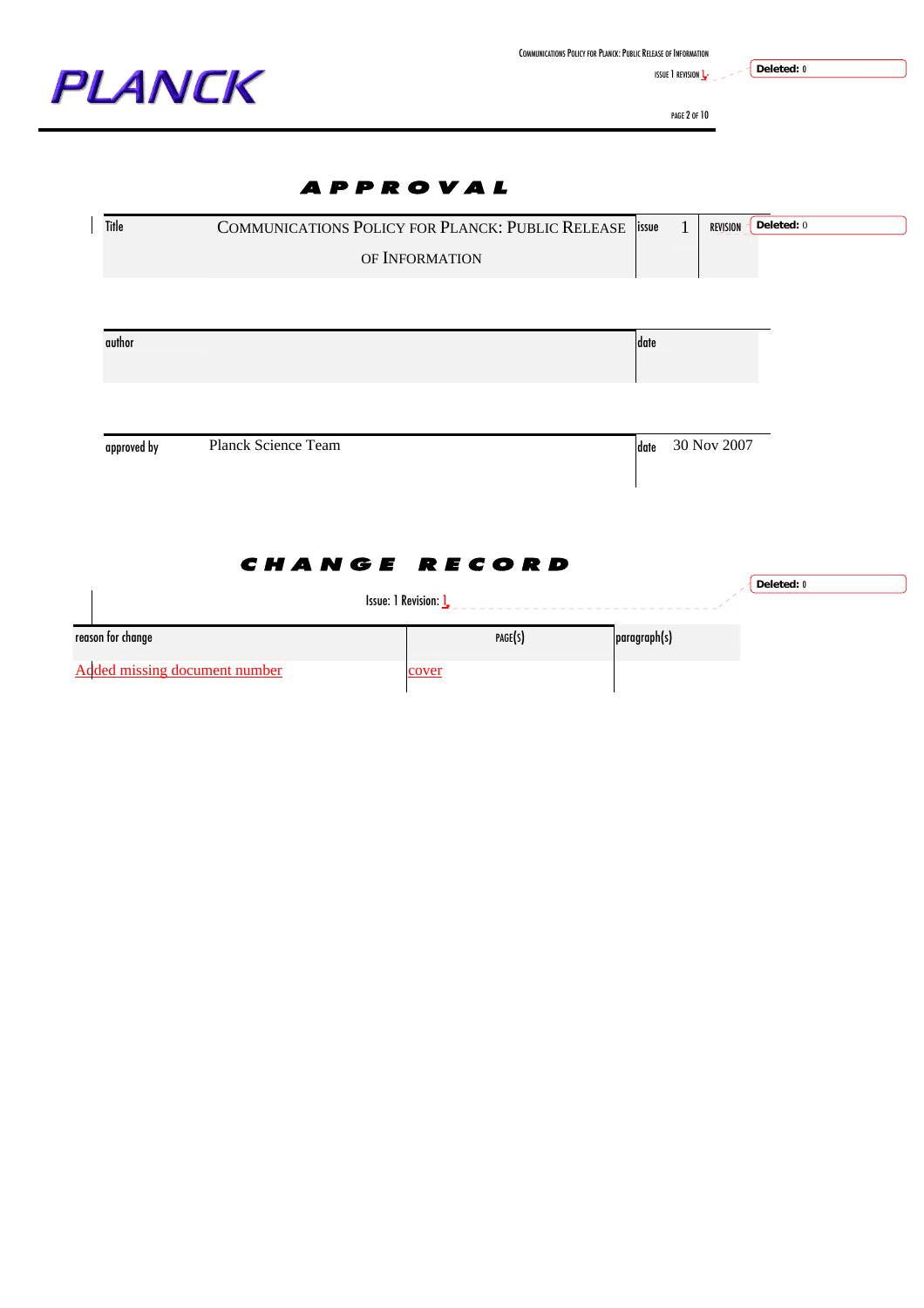COMMUNICATIONS POLICY FOR PLANCK: PUBLIC RELEASE OF INFORMATION

ISSUE 1 REVISION 1-



PAGE 3 OF 10

**Deleted:** 0

### I NTRODUCTION

This document contains the policy of the Planck Science Team (hereafter the Science Team) on the public release of information in any form. This policy applies to all members of the Planck Collaboration. It will go into effect on 1 January 2008, and remain in force as long as the Planck Consortia remain in existence.

For the purpose of this policy, the Planck Collaboration is defined as the set of persons who have access to Planck scientific data during the proprietary period. All persons with such access must agree to this policy by signing the statement on the last page to maintain that access. A list of those individuals will be maintained on the Planck People webpage,

http://www.rssd.esa.int/index.php?project=IDIS&page=people . Dissemination of Planck information to individuals on that list is *not* public release of information. Dissemination of Planck information to individuals *not* on that list *is* public release.

**Comment**: The Planck Collaboration as defined here is more restrictive than the Planck collaboration defined in the *Planck Policies for Scientists: Data Rights and Publications*. Here it is limited strictly to persons who have signed these policies.

**Comment:** At the end of the proprietary period, Planck data will become public. Data from an extended mission will not become public at the same time, and in any case there will be significant advantages for the teams that have worked hard on Planck data for years to continue working together. Much work will remain to be done to extract the full scientific return from Planck. We therefore anticipate that the Planck Collaboration, and these policies, will remain in existence and effect well past the end of the initial Proprietary Period.

**Comment:** An electronic signature mechanism will be established to help the maintenance of the list of people who have agreed this policy.

**Comment:** A list of the members of the Planck Science Team is maintained at http://www.rssd.esa.int/index.php?project=PLANCK&page=Science\_Team .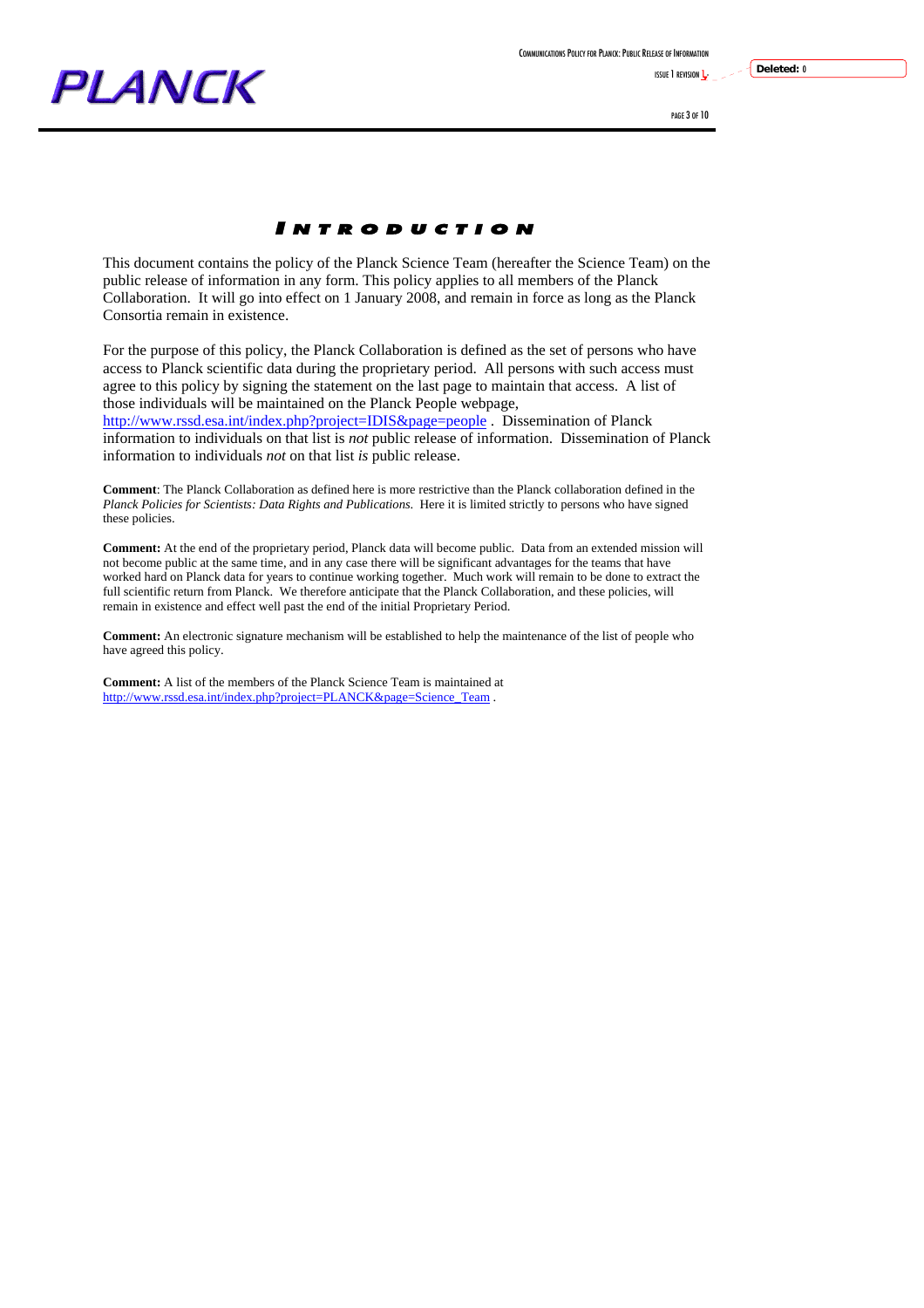

ISSUE 1 REVISION **1** 

# **PLANCK**

PAGE 4 OF 10

**Deleted:** 0

#### P URPOSE

The purpose of this policy is to ensure that all information about Planck released publicly is accurate, reliable, and traceable. It is the goal of Planck to advance our understanding of the Universe by making, analysing, and interpreting path-breaking observations of the sky, and by public release of all results. The analysis of Planck data will be extremely challenging. It will be a slow process of understanding hardware behavior one aspect at a time, continual refinement of calibration, and ceaseless search for systematic effects. Intermediate results will often be misleading or simply wrong. Conducting this process in public, and in an uncontrolled way, would lead to irreparable confusion in the science community and inevitable loss of credibility for Planck. The only way to avoid this is to release information only after thorough verification, and in a coordinated way. The ultimate responsibility for the verification and release of information and results lies with the Planck Science Team. This document specifies the policies for public release of information that apply to every member of the Planck Collaboration.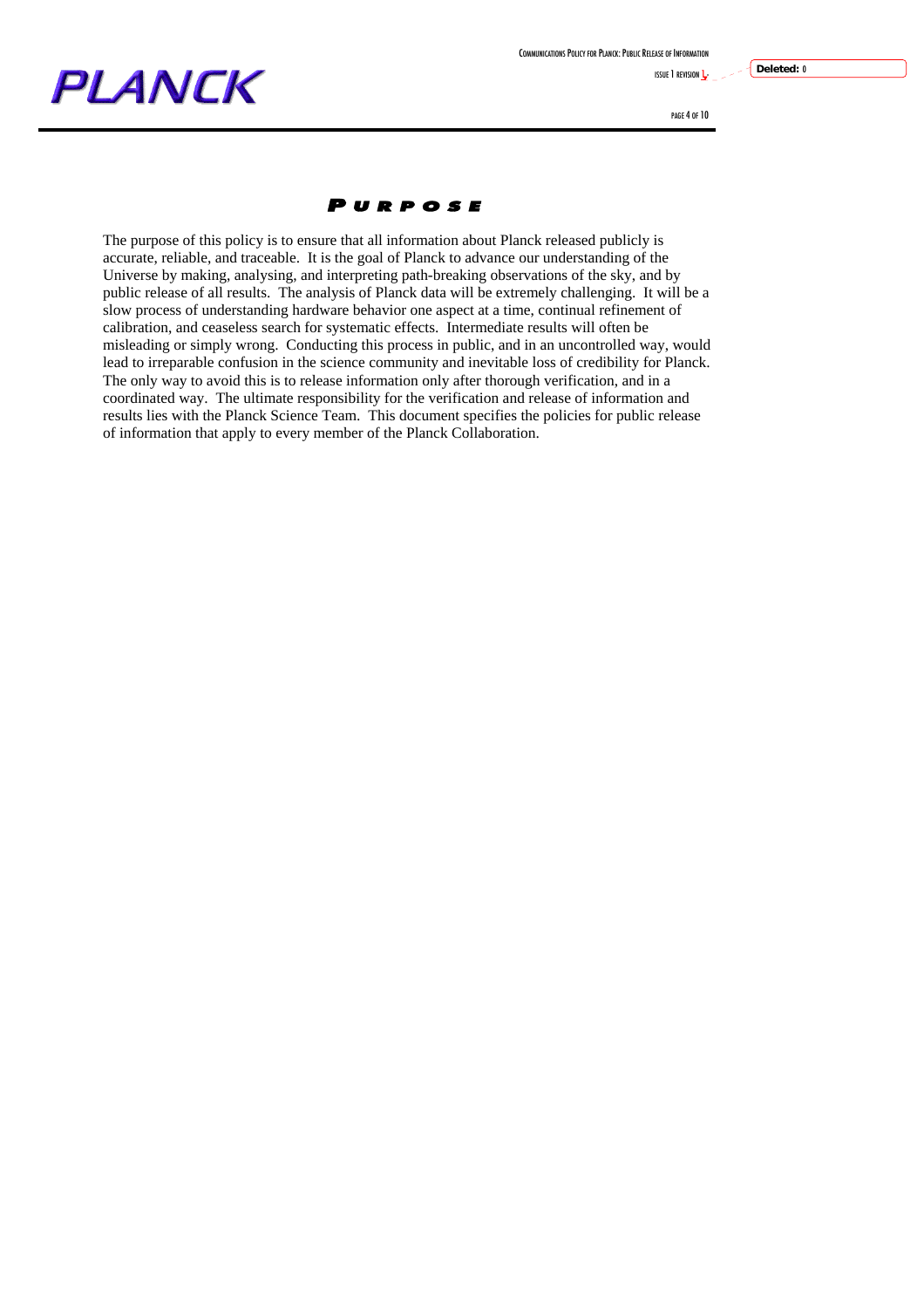ISSUE 1 REVISION 1-

PAGE 5 OF 10

**Deleted:** 0

### D EFINITION

**Public Release** refers to any communication of science data, housekeeping data, information about the performance of any part of the Planck mission, science results, or any other aspect of Planck from a member of the Planck Collaboration to anyone outside the Planck Collaboration, including students, post-docs, and members of the media, except as noted below. All means of communication are covered, verbal and written, by any medium, including but not limited to peerreviewed papers, Ph.D. theses, talks, email, telephone conversations, hallway conversations, job interviews, and information left on blackboards, desks, and computers.

**Public Release** does *not* refer to performance or status reports that are part of the normal operations of the mission, normal communications between parts of the Planck project, reports to funding agencies, and so on. It *does* refer to release of science results to anyone, including funding agencies. Material already publicly released may be reused without restriction, but must always be acknowledged appropriately.

**Comment:** This Policy does not restrict reports required and expected by funding agencies. "Science results", however, require thorough verification, responsibility for which lies with the Science Team as stated above. Any report of science results of necessity, therefore, requires approval by the Science Team. Reports on "scientific performance", e.g., how well the mission is performing compared to expectations, are not "science results", as defined here. As a standard practice, newsworthy results should always be communicated to funding agencies in advance of public release, since funding agencies participate in the release itself and should never be surprised. It goes without saying, but we'll say it anyway, that under any circumstances communications to funding agencies should be made by the relevant PIs and the Project Scientist or their nominated representatives, not by co-Is or a-Is.

**Comment:** Talks (colloquia, conference presentations, public lectures, etc.) can include without restriction information on Planck already public, ensured by the review process described in a separate document. Any other release requires prior approval by the Science Team. In practice, new science results will be released in thoroughly validated papers intended for peer-reviewed publications. Talks including the new results will be coordinated with the submission of those papers, and with attendant press materials and media releases. Individual Collaboration members cannot decide for themselves what can be released.

**Comment:** Information, data, science results, or performance data that have not been released publicly, or are not approved for public release, cannot be used in a thesis, a thesis defense, or to fulfill any other degree requirement.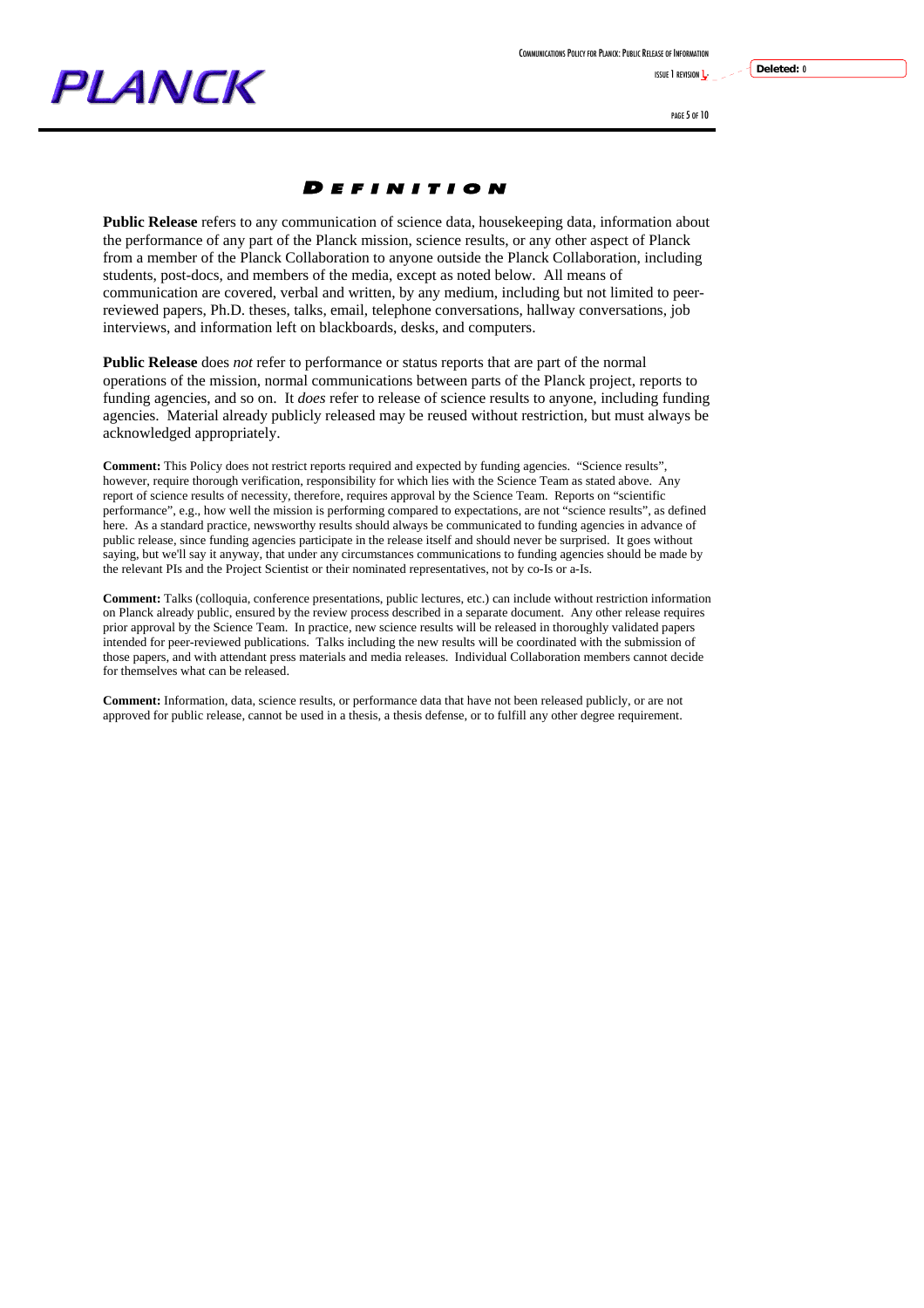

ISSUE 1 REVISION **1** 

# **PLANCK**

PAGE 6 OF 10

**Deleted:** 0



All public releases must be approved by the Science Team. The Science Team will establish a mechanism accessible by Collaboration members to be used for making requests for public release. Requestors must allow an appropriate period for the necessary reviews and a decision; however, lack of a decision cannot be taken as approval. A directory on LiveLink will contain an archive of approved materials, both graphics and text, available for use by team members. Acknowledgements specified with the materials must always be used.

**Comment:** Public release during the proprietary period will occur only in exceptional circumstances, e.g., information on discrete sources where follow-up is time-critical.

**Comment:** Until the time that the mechanisms identified in this document are fully established, all requests must be initiated by direct contact with a member of the Planck Science Team.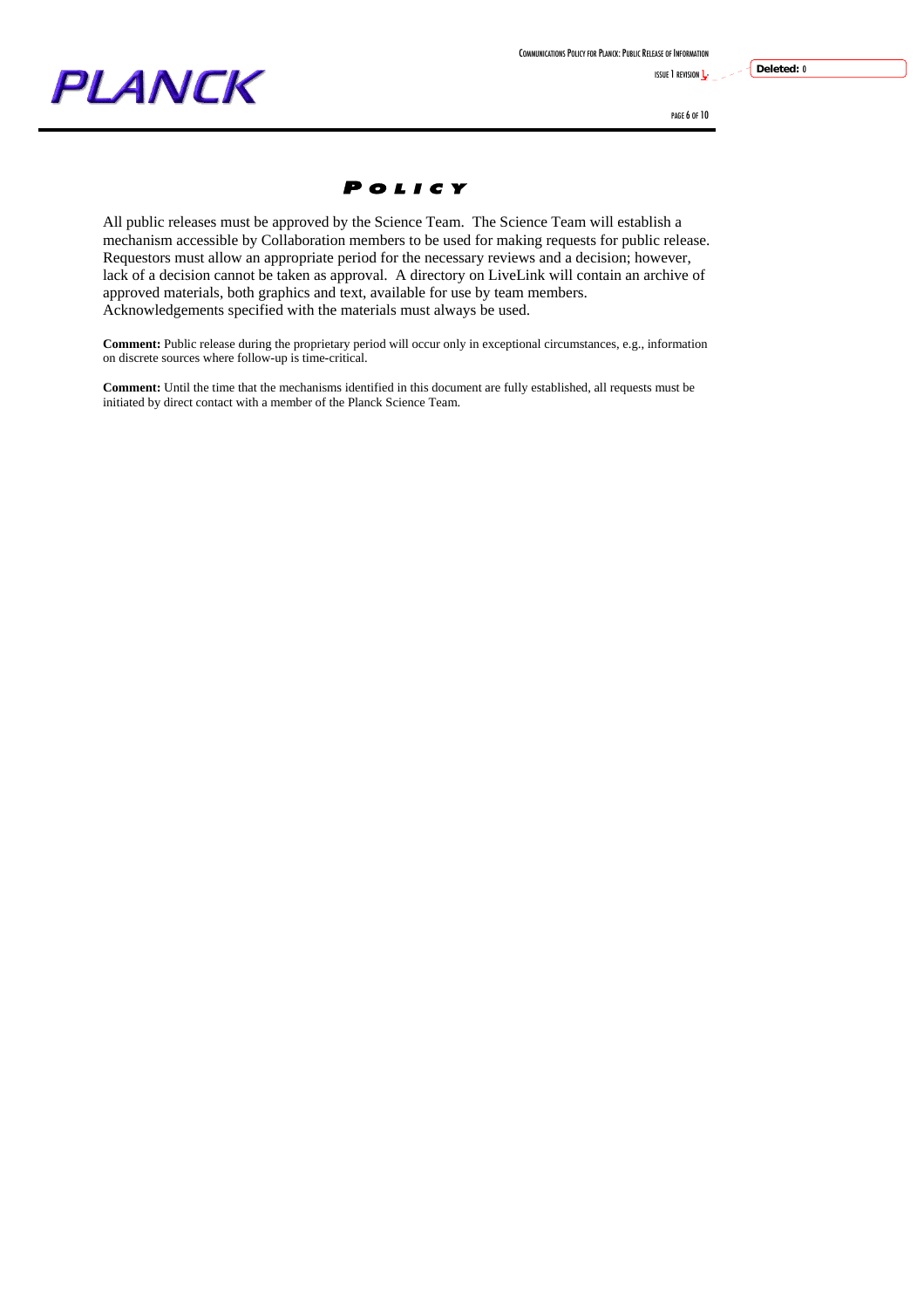**ISSUE 1 REVISION**  $\frac{1}{2}$ 

## **PLANCK**

PAGE 7 OF 10

**Deleted:** 0

### R ESPONSIBILITY

All members of the Collaboration must acknowledge that they have read and understood this policy, and agree to follow it. Any member who becomes aware of a violation of this policy but does not report it will be considered a party to the violation. Co-Investigators have an additional responsibility to take steps to ensure that their associates understand and comply with the policy. Post-docs and graduate students must be supervised by a senior member of the Consortia, who will also be responsible for their following the policy and subject to penalties if they do not.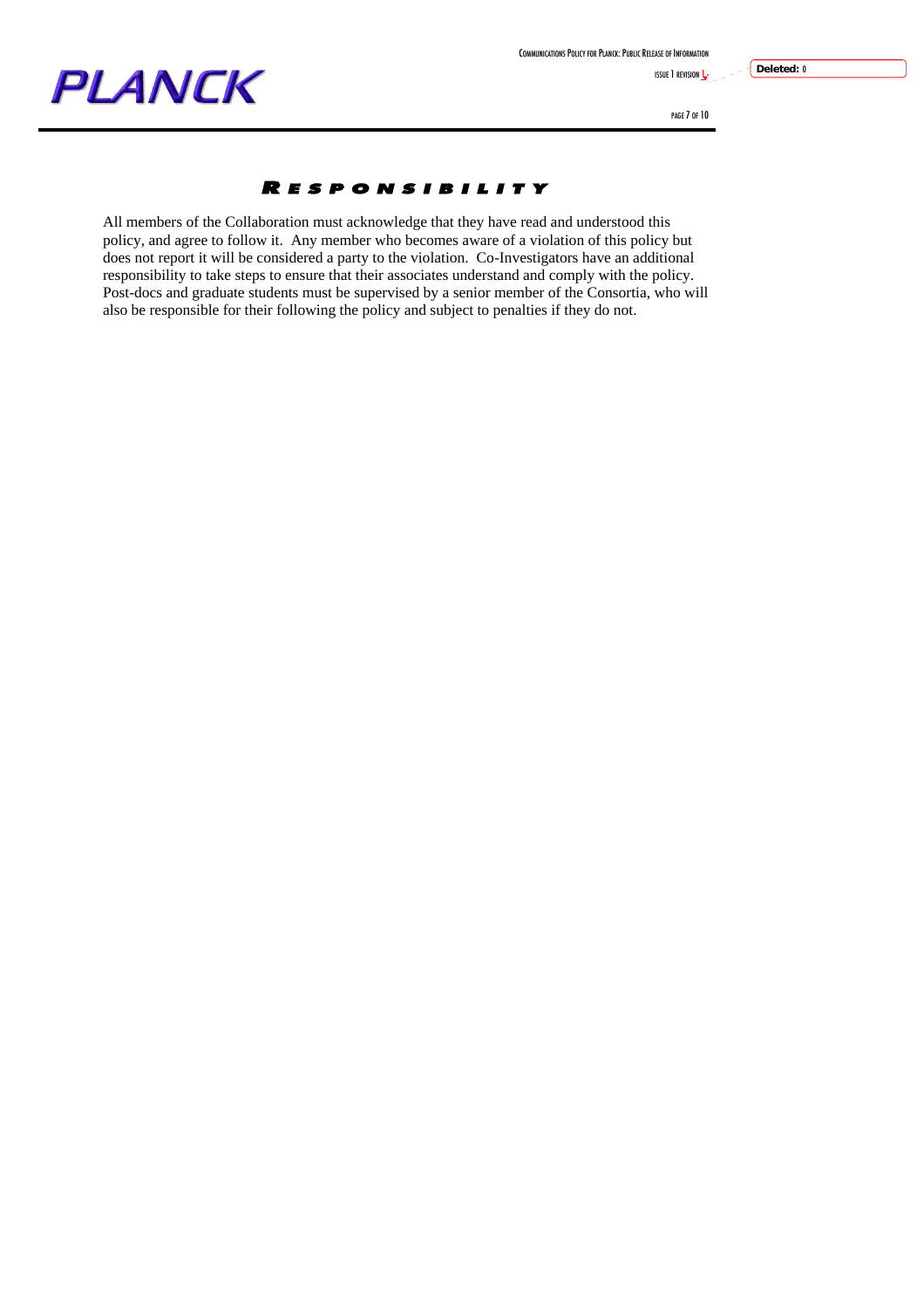COMMUNICATIONS POLICY FOR PLANCK:PUBLIC RELEASE OF INFORMATION

ISSUE 1 REVISION **1** 

# PLANCK

PAGE 8 OF 10

**Deleted:** 0

### P ENALTIES

The penalty for violation of the policy will be decided by the Science Team on a case by case basis, and will depend on the extent and severity of the violation. The normal penalty will be expulsion from Planck and permanent revocation of all rights to Planck data.

**Comment:** Perhaps the most difficult and important aspect of this policy is the change it requires in the normally free and open communication between colleagues on scientific work. While such openness is generally a good thing, it would have disastrous consequences if not modified in the case of Planck. Incorrect, incomplete, misunderstood, systematic-infested, and preliminary results would spread rapidly and confusingly, changing continuously. This is simply unacceptable. There is only one way to avoid this - *zero* communication outside of the Planck Collaboration until results are ready for public release.

**Comment:** If unreleased data or results are submitted anywhere for publication, the PST will contact the editors, inform them that the paper contains unreleased information in violation of a signed agreement, and ask for immediate rejection of the paper.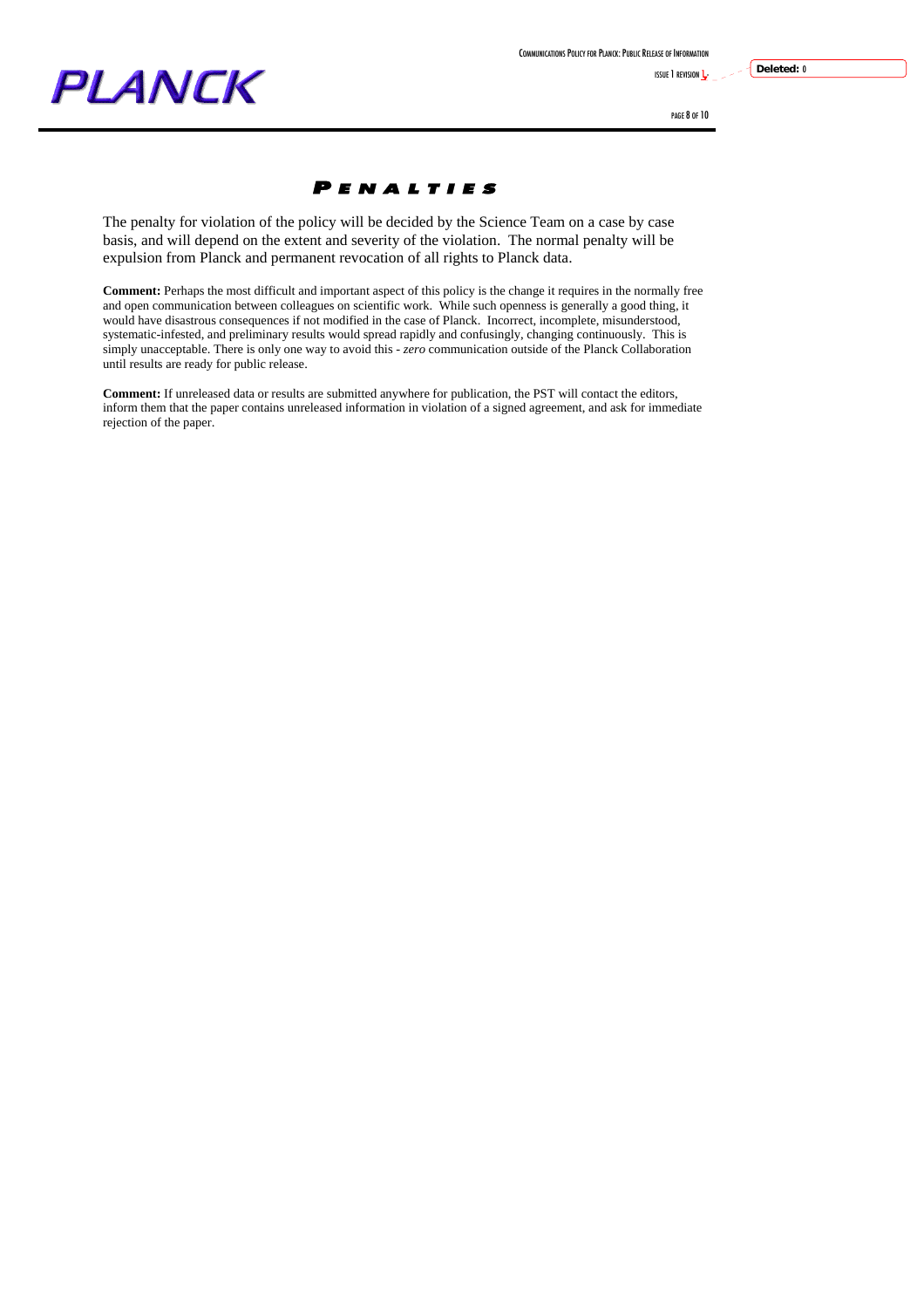

ISSUE 1 REVISION  $\mathbf{l}$ -

**Deleted:** 0

PAGE 9 OF 10

### IMPLEMENTATION DETAILS

Details on the implementation of this policy (mechanisms, documents, review processes, membership of committees, etc) will be put in place gradually and will be made known to the Collaboration in due time. Until the time that all such details are known, any request for public release can be initiated by a member of the Collaboration by contacting directly any member of the Planck Science Team.